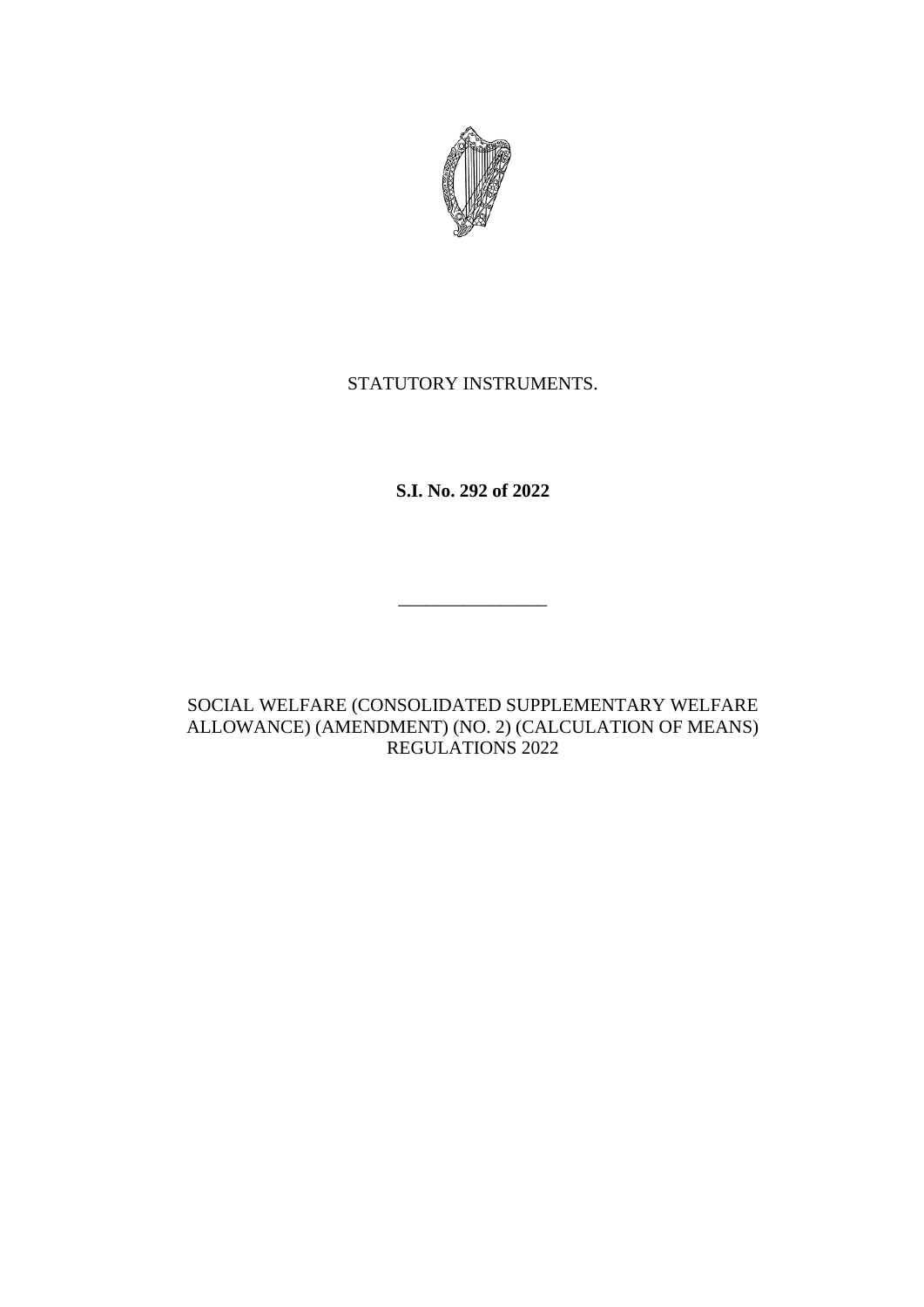## S.I. No. 292 of 2022

# SOCIAL WELFARE (CONSOLIDATED SUPPLEMENTARY WELFARE ALLOWANCE) (AMENDMENT) (NO. 2) (CALCULATION OF MEANS) REGULATIONS 2022

I, HEATHER HUMPHREYS, Minister for Social Protection, in exercise of the powers conferred on me by section 4 (as adapted by the Employment Affairs and Social Protection (Alteration of Name of Department and Title of Minister) Order 2020 (S.I. No. 447 of 2020)) and Reference 19 of Table 2 to Schedule 3 to the Social Welfare Consolidation Act 2005 (No. 26 of 2005), with the consent of the Minister for Public Expenditure and Reform, hereby make the following Regulations:

#### **Citation and construction**

1. (1) These Regulations may be cited as the Social Welfare (Consolidated Supplementary Welfare Allowance) (Amendment) (No. 2) (Calculation of Means) Regulations 2022.

(2) These Regulations and the Social Welfare (Consolidated Supplementary Welfare Allowance) Regulations 2007 to 2022 shall be construed together as one and may be cited together as the Social Welfare (Consolidated Supplementary Welfare Allowance) Regulations 2007 to 2022.

## **Calculation of means**

3. Article 36 (amended by article 3 of the Social Welfare (Consolidated Supplementary Welfare Allowance (Amendment) (No. 1) (S.I. No. 203 of 2019)) of the Social Welfare (Consolidated Supplementary Welfare Allowance) Regulations 2007 (S.I. No. 412 of 2007) is amended—

- (a) by the insertion of the following paragraph after paragraph (bc):
	- "(bd) any income derived from the scheme to compensate persons who suffered harm or injury while in the care of Kerry CAMHS in the period  $1<sup>st</sup>$  July 2016 to  $19<sup>th</sup>$  April 2021, as identified through the Maskey Report and who have been notified by the Child and Adolescent Mental Health Services,",
- (b) by the insertion of the following paragraphs after paragraph (da):
	- "(db) any payments made under the Tusla Educational Support for Children in Care and Aftercare Bursary scheme,
	- (dc) any payments made from the KickStart Scholarship Fund administered by the Probation Service,",

and

(c) by the insertion of the following paragraph after paragraph  $(g)$ :

*Notice of the making of this Statutory Instrument was published in "Iris Oifigiúil" of* 21*st June,* 2022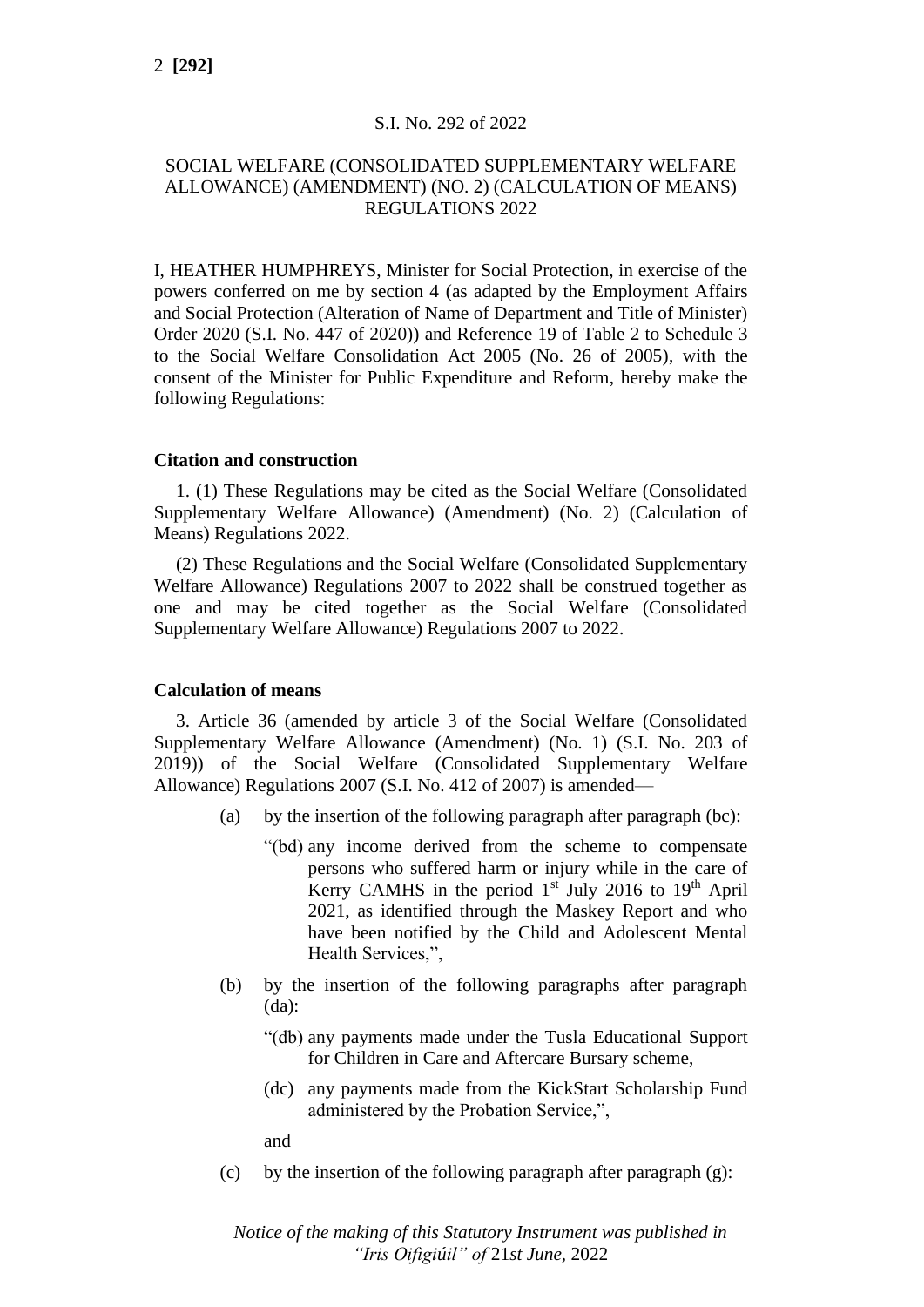"(ga) any income derived from the Troubles Permanent Disablement Payment Scheme in accordance with the Victims' Payments Regulations 2020 (2020 No. 103) (Northern Ireland),".

The Minister for Public Expenditure and Reform consents to the foregoing Regulations.



GIVEN under my Official Seal, 9 June, 2022.

MICHAEL MCGRATH, Minister for Public Expenditure and Reform.



GIVEN under my Official Seal, 16 June, 2022.

HEATHER HUMPHREYS, Minister for Social Protection.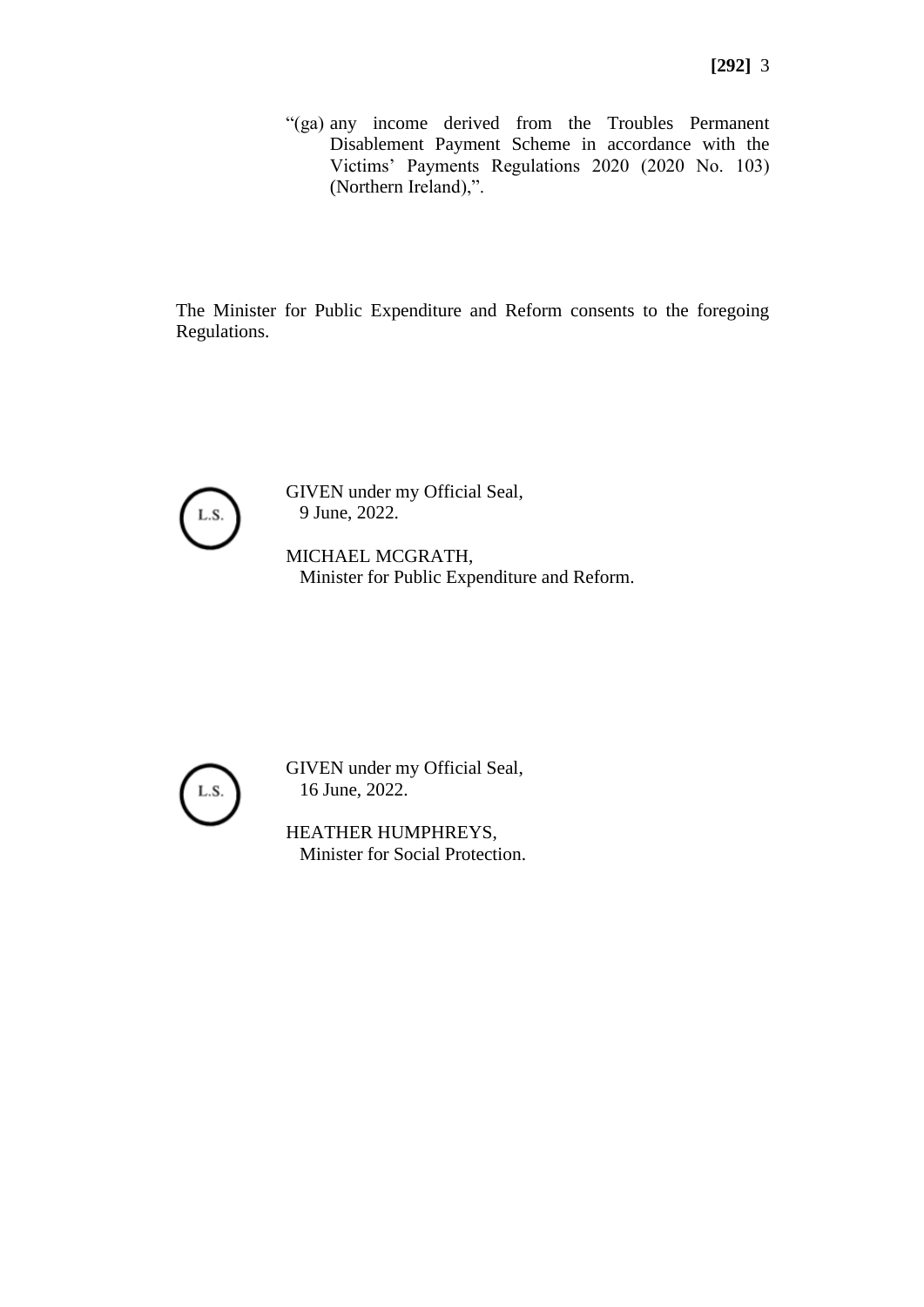# **EXPLANATORY NOTE**

# *(This note is not part of the Instrument and does not purport to be a legal interpretation.)*

In any claim for a supplementary welfare allowance payment, the means of a claimant are calculated in accordance with the rules in Schedule 3 to the Social Welfare Consolidation Act 2005 to determine eligibility. Schedule 3, as well as specifying those payments which are not to be regarded as means, also provides that the Minister may, through Regulations, prescribe other payments which are to be disregarded in the calculation of a claimant's means.

The purpose of these Regulations is to amend article 36 of the Social Welfare (Consolidated Supplementary Welfare Allowance) Regulations 2007 (S.I. No. 412 of 2007) to provide that the following payments shall be included in those disregarded in calculating a claimant's means in respect of a claim for Supplementary Welfare Allowance.

• The Tusla Bursary Scheme for Children in Care and Aftercare

This Bursary Scheme caters to young adults who have had a care experience of at least 6 months and are aged between 18 and 30 years old. The funding supports and assists such persons to achieve their full potential in education or training and to support their career development.

• The Probation Service's KickStart Scholarship scheme

This scheme supports persons with a criminal justice history, who are experiencing socio-economic disadvantage, to access Higher Education and to increase their chances of gaining future employment.

• Compensation scheme for young people who suffered harm while in the care of Kerry Child and Adolescent Mental Health Service (CAMHS)

This is a scheme to compensate young people who suffered harm or injury whilst in the care of Kerry CAMHS, as identified through the Maskey Report and who have been notified by CAMHS, in the period 1 July 2016 to 19 April 2021.

• The Troubles Permanent Disablement Payment Scheme (Northern Ireland)

This scheme provides those living with permanent disablement - either physical or psychological - caused by injury (through no fault of their own) in a Troubles-related incident, in which the injury sustained took place on or after 1 January 1966, but before 12 April 2010**,** with payments primarily in acknowledgement of the acute harm which they have suffered.